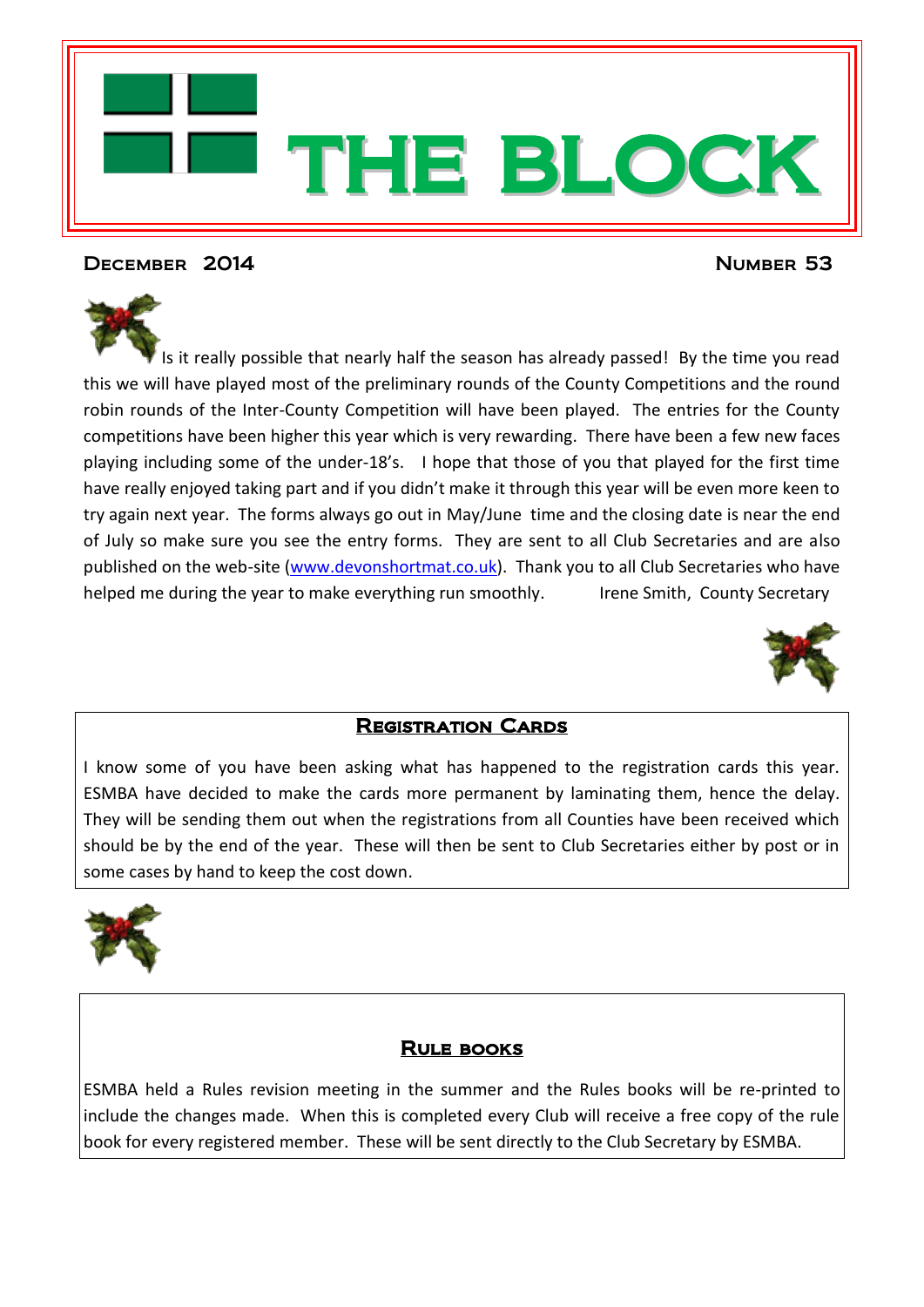

### **INTER COUNTY COMPETITIONS**

This year both the Premier and 'A' Team have had a new look. The Premier Team has a new Manager until the end of the season and several new players. The 'A' Team have looked to the future and there have been **five** under-18's playing in this team. They have really done the County proud and have conducted themselves in an excellent manner, the support from their parents and the other team members has shown in the results from the team. The Premier Team started the season well with a win away against Cornwall and followed this with a win at home against Dorset. In the third game Dorset proved just a little bit too good and Devon were defeated but bounced back again when they played Cornwall at home. With two more games to play both against Somerset the teams went to Taunton on  $9<sup>th</sup>$  November. Unfortunately both teams lost their matches and this left the Premier Team in second position looking at a very tight finish but the 'A' team held on to top place and would qualify in either first or second place. On 30<sup>th</sup> November Somerset came to the Isca Bowling Centre where the Premier Team managed a draw with Somerset Premier Team meaning they qualified in second place. Cornwall held on to the top spot by beating Dorset. The Devon 'A' Team won their game which meant they finished in top position, Somerset finished second. Both teams now wait until the New Year to find out if they will have to play a preliminary round before the chance to play in the quarter finals.

# Congratulations

Congratulations to James Smith, Bronagh and Lee Toleman who as winners of the National Triples last spring, represented England in the British Isles Championships in Wales in November and finished as winners.

Congratulations also go to Michael Ivings and James Smith who won the Short Mat Players Tour World Pairs played at Bromsgrove on 23<sup>rd</sup> November 2014.

# Margaret Elliot Pairs

This competition was played at Isca on  $16<sup>th</sup>$  November. The competition is held every year and is specifically for non-county bowlers. With some good matches played during the day the semi-final was between Alan and Carol Turner from Fremington and Richard and Oliver White from Loddiswell. Alan and Carol won 11-8 and went on to play Lucy and Dave Brown from Winkleigh. The Winkleigh pair went on to win the Trophy for the second time.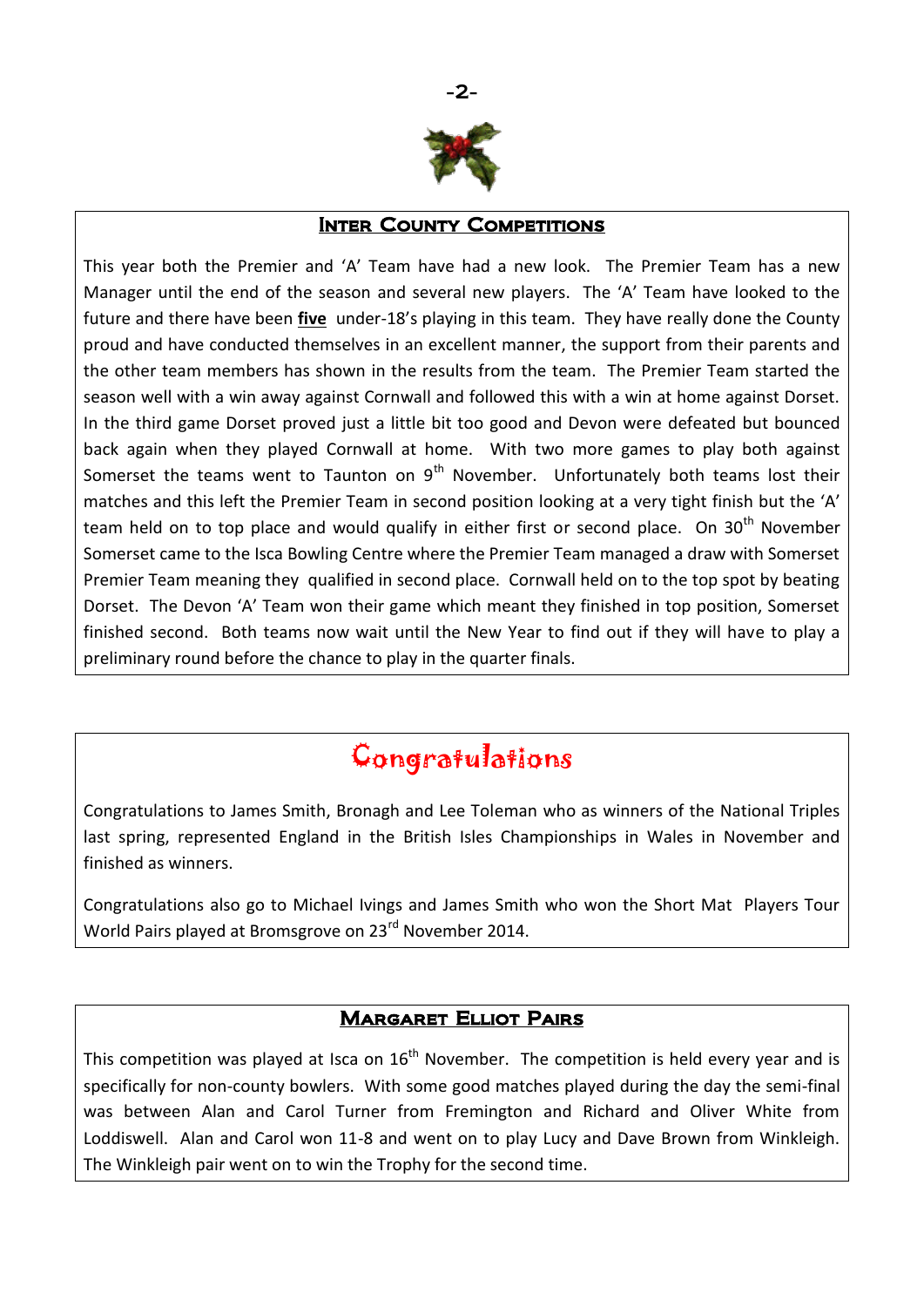

# North Devon and North Cornwall Short Mat Bowling Federation

# John Crossman Singles Trophy

This is an annual competition with the preliminary rounds being played at eight venues around the area and the finals at Woolsery Sports and Community Hall. One player qualified from each of the preliminaries and the results at the finals were  $1<sup>st</sup>$  round John Richards (Woolsery) beat Steve Davey (Woolsery), Jeff Hobbs (S. Molton) beat Hilary Iley (Christchurch), Matthew Avery beat Eric Heard (Hartland) and Bill Brook Winkleigh beat Andy Kerse (Wick). Players then moved to the other mat to play the semi-finals where John Richards defeated Bill Book 11-5 and Jeff won a close encounter with Matthew Avery 9-8. After a brief interval when the mat was moved to a different position, an exciting final resulted in a win for Jeff 9-7. The matches were followed by the presentation of the trophies followed by a presentation of Dartington glass by Federation President Alan Colwill to John Crossman who had recently retired after 23 years as Chairman.